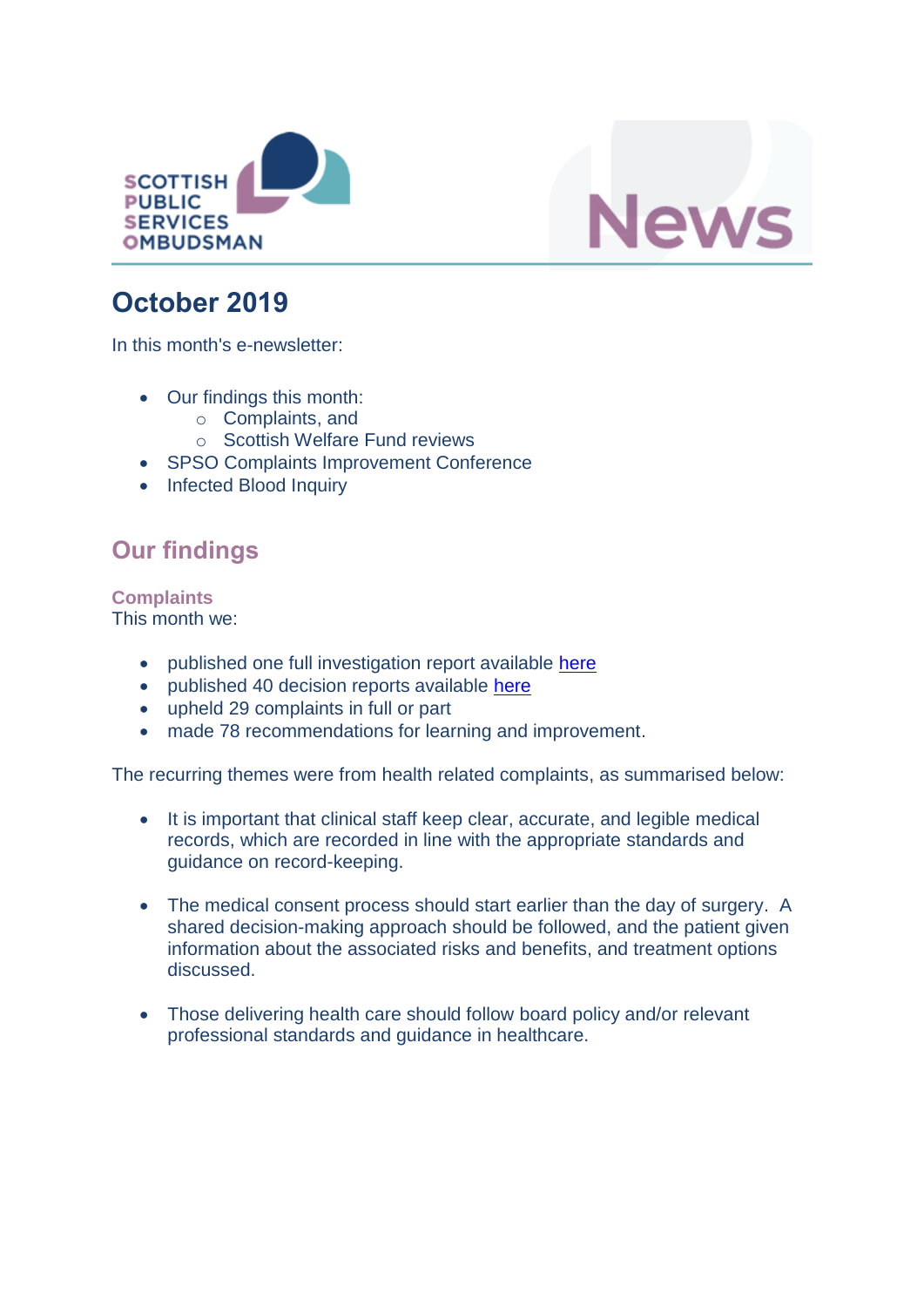In our full investigation report: [201805931](https://www.spso.org.uk/investigation-reports/2019/october/grampian-nhs-board) Mr C complained about Grampian Health Board's failure to assess and treat him for adult ADHD (a behavioural disorder that includes symptoms such as inattentiveness, hyperactivity and impulsiveness). We found that the board had unreasonably failed to assess him. The report highlights failings in the board's overall approach to adult ADHD assessments and how this led to a service gap in diagnosis and treatment over an extensive period of time. We made three recommendations directly in relation to these findings, which the board have accepted. We asked the board to apologise to Mr C, carry out an urgent ADHD assessment (if he still wished for this) and ensure that future patients are assessed appropriately in line with relevant clinical guidance.

#### **Learning points**

A key learning point this month was the need to keep appropriate, accurate records, in line with policy and professional standards. These cases highlight this across a number of sectors.

- $\bullet$  [201805015](https://www.spso.org.uk/decision-reports/2019/october/decision-report-201805015-201805015) a patient complained about the diagnosis and treatment of a ruptured Achilles tendon. While we considered this aspect of their care to be reasonable, we found that there was no record of any detailed discussion about risks or benefits of proposed operations with the patient, the alternatives to surgery or the possibility that the condition could be made worse. The board also had a document for recording fasting and insulin instructions for diabetic patients but this was not completed. We asked the board to apologise and ensure that all future patients are given full information, with all discussions and instructions documented.
- [201810244](https://www.spso.org.uk/decision-reports/2019/october/decision-report-201810244-201810244) we found that the Scottish Prison Service (SPS) failed to investigate a complaint about staff behaviour appropriately. They did not take statements from the officers present at the time of the alleged incident and failed to maintain a proper record of the evidence gathered as part of their investigation. We asked the SPS to consider whether CCTV footage should be retained when complainants allege inappropriate behaviour and to ensure our findings and decision is communicated to relevant staff.
- [201701825](https://www.spso.org.uk/decision-reports/2019/october/decision-report-201701825-201701825) we found that a university failed to provide evidence that their mitigation process had been followed appropriately in respect of a decision to remove a student from a course. We found that the university's records in relation to this decision were inadequate; with no evidence that the supervisor's view on their progress had been sought. We asked the university to obtain a written statement from the supervisor about the student's progress and ensure that they are able to demonstrate administratively through clear records that their decisions are made appropriately.

### **Scottish Welfare Fund (SWF) Reviews**

During September we:

- responded to 76 enquiries
- made 61 decisions
	- o 18 community care grants
	- o 43 crisis grants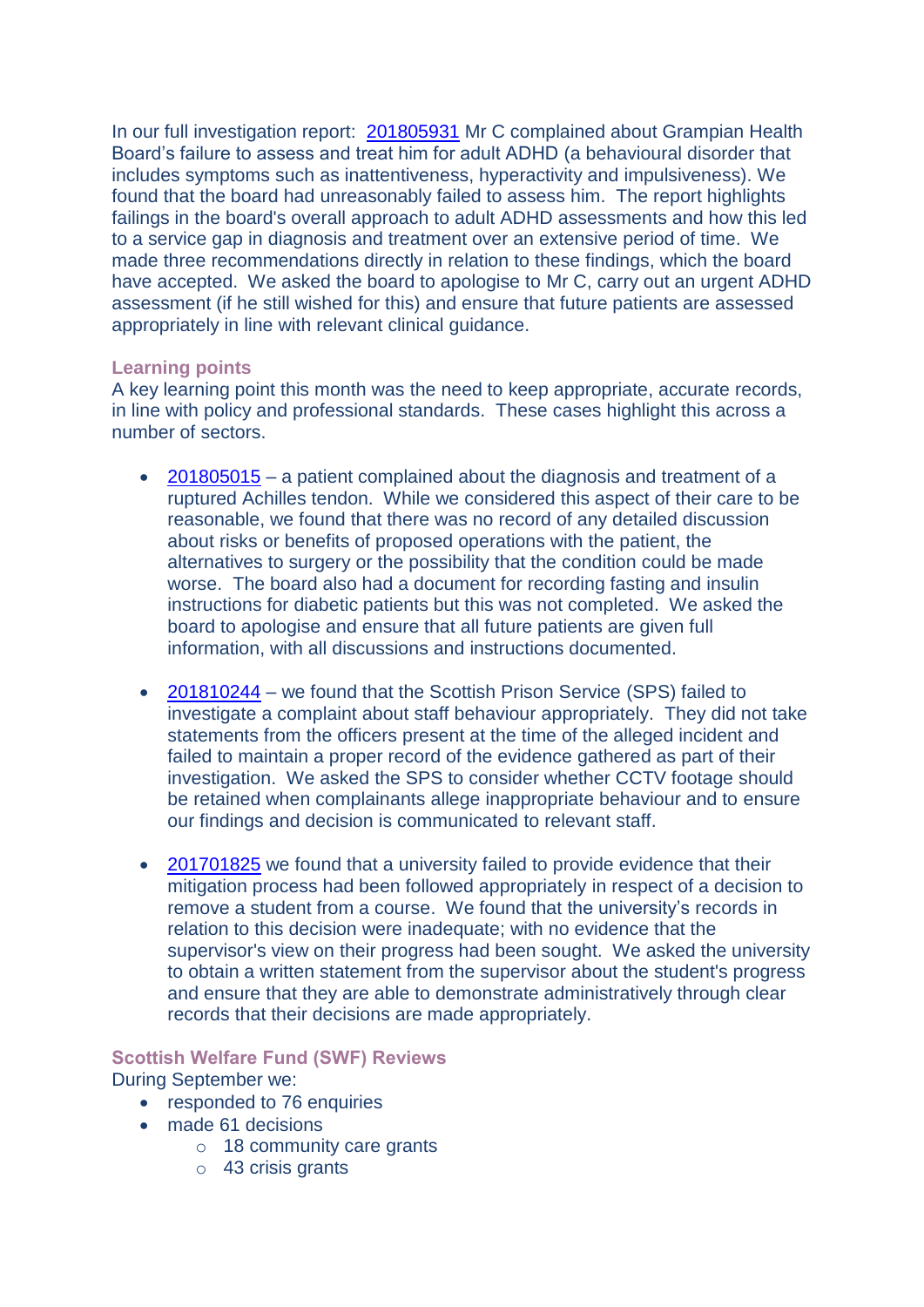- changed the council's decision on 10 (56%) community care grants and 5 (12%) crisis grants
- signposted an additional 47 applicants to alternative sources of assistance, including 40 to their local council.

**Did you know** we now have a searchable directory of SWF case studies available on our [website?](https://www.spso.org.uk/scottishwelfarefund/case-summaries)

### **SPSO Complaints Improvement Conference**

#### **Tuesday 25 February 2020, Tynecastle Park**

Our next Complaints Improvement conference is now available to book! This is not a public event, rather it is designed for public sector staff, advice agencies and academics for whom learning from complaints to improve services is a key part of their work or research. Specifically, it will be of interest to:

- those with lead responsibility for monitoring and improving organisational performance
- managers responsible for organisational learning from complaints
- quality assurance managers
- complaints and customer service managers, including staff who handle and investigate complaints
- organisations with an interest in consumer redress.

The conference will focus on the recent review of the Model Complaints Handling Procedure and best practice in complaint handling – especially learning from complaints. There will be a mixture of presentations and workshops around the following themes:

- supporting staff who are the subject of a complaint
- resolution skills
- encouraging positive behaviour (including the use of social media).

Download a booking form [here.](https://www.valuingcomplaints.org.uk/learning-and-improvement/spso-conference/spso-complaints-improvement-conference-2020) Further information will be available in next month's newsletter!

### **Infected Blood Inquiry**

The Infected Blood Inquiry was set up to examine why men, women and children in the UK were given infected blood and/or infected blood products; the impact on their families; how the authorities (including government) responded; the nature of any support provided following infection; questions of consent; and whether there was a cover-up. The Inquiry has been in contact with SPSO and we have agreed to share some information relevant to their work. They are keen to hear from anyone who may hold evidence or have experience relevant to their work.

More details can be found on their website: [www.infectedbloodinquiry.org.uk](http://www.infectedbloodinquiry.org.uk/)

Tel: 0808 169 1377 Email: [contact@infectedbloodinquiry.org.uk](mailto:contact@infectedbloodinquiry.org.uk)